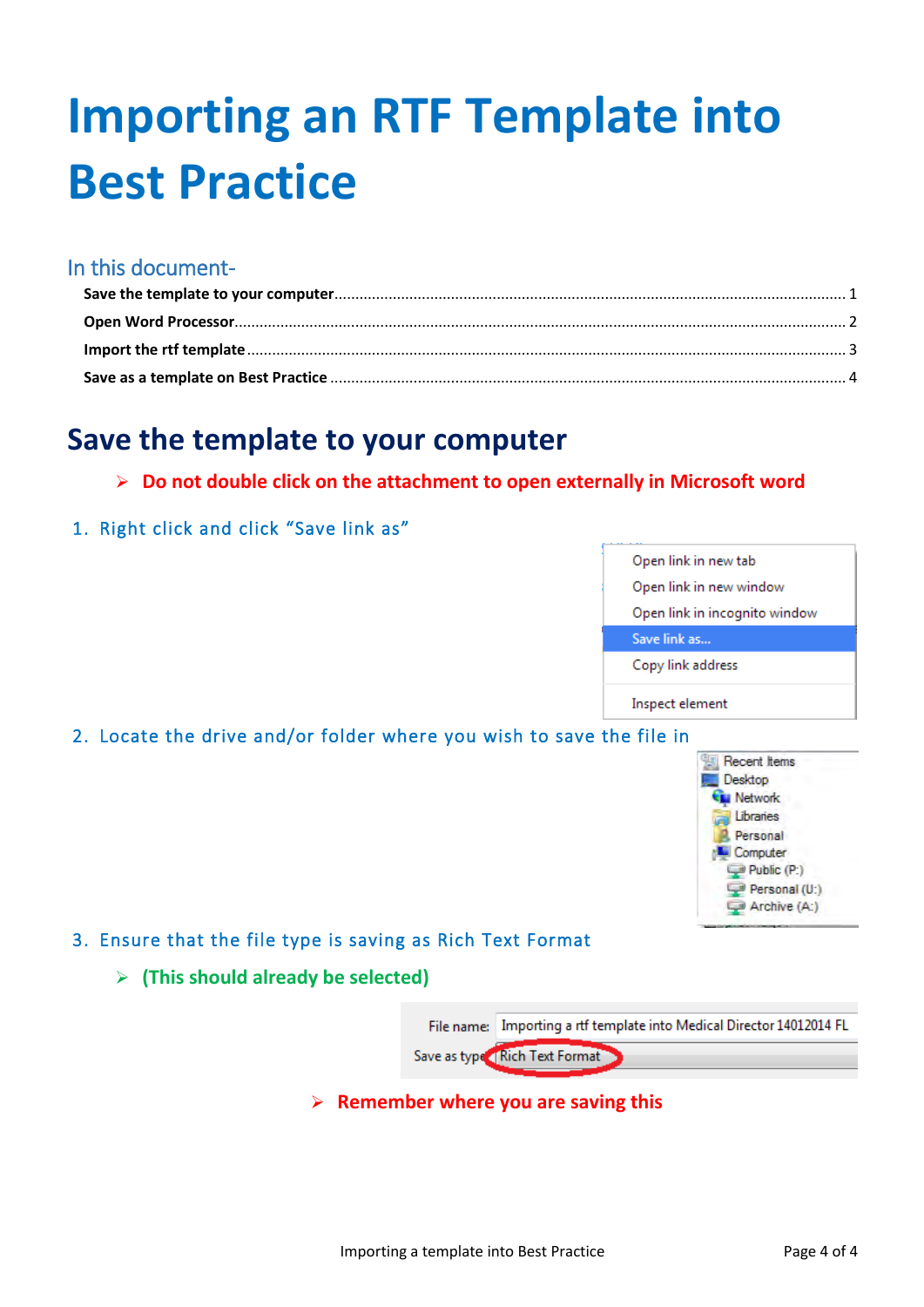# **Open Word Processor**

### 1. From the main screen go to Utilities then word processor

or

press F4 on your keyboard

| File<br>Clinical<br>Management | <b>Utilities</b><br><b>View</b><br>Setup<br>Help                               |                        |
|--------------------------------|--------------------------------------------------------------------------------|------------------------|
| 19<br><b>DE V</b>              | Search<br><b>Stored prescriptions</b><br>Prescription lookup<br>Word processor | $Ctrl + S$<br>F9<br>F4 |
|                                | Vivas/ACIR<br>Messages<br>Daily message<br>To do list                          | F8<br>F6               |
|                                | Previous patients                                                              | Shift+F2               |

#### ¾ **You should now see a blank untitled document open in the word processor**

| <b>Best Practice Word Processor - Untitled</b>                                                                                                | $\mathbf x$<br>- El                             |
|-----------------------------------------------------------------------------------------------------------------------------------------------|-------------------------------------------------|
| File Edit<br>View                                                                                                                             | Insert Format Table Templates<br>Utilities Help |
| <b>n</b> 50<br>Q                                                                                                                              |                                                 |
| Arial                                                                                                                                         | 12                                              |
|                                                                                                                                               |                                                 |
| L                                                                                                                                             | JANE JENE RIJENIE (19. 13. 15. 15. 15. 16.      |
| Double click on an item in the list to<br>insert it into the document.                                                                        |                                                 |
| <b>General</b><br><b>Current user</b><br><b>Addressee</b><br>Referring Dr<br>Other contact<br><b>F</b> <sup></sup> Patient<br><b>Elinical</b> |                                                 |
| Tel<br>Add<br>Delete                                                                                                                          |                                                 |
| Section1/1<br>Page1/1                                                                                                                         | 25 %<br>Line1<br>Col <sub>0</sub>               |
| Currently logged in: Dr. Frederick Findacure                                                                                                  | Wednesday 19/02/2014 11:29:54 AM                |

## ¾ **The next step is to import the template**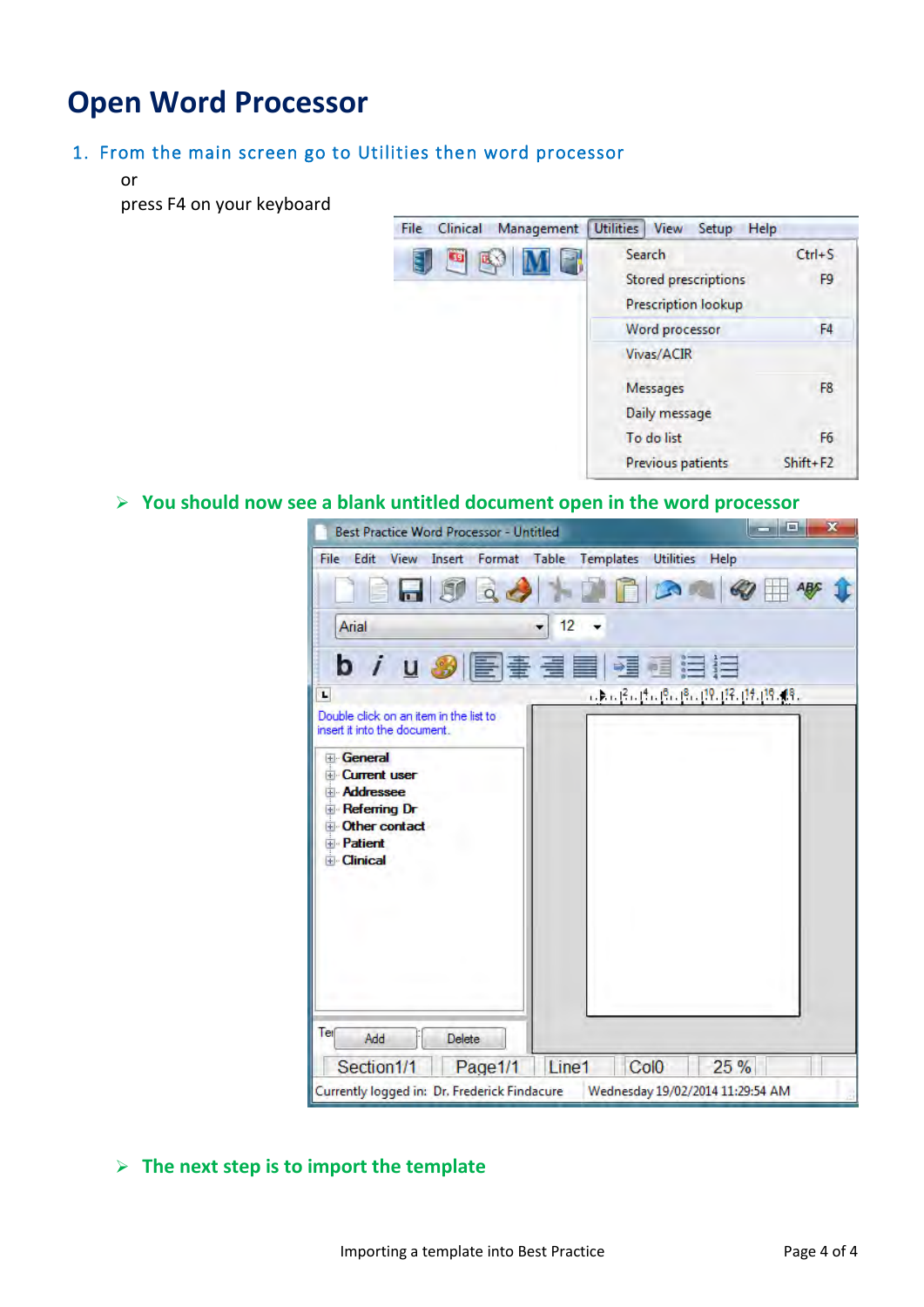# **Import the rtf template**

1. Go to "Templates" and click on "Import"

- 2. Find the location where you saved the rtf file to
	- ¾ **If you cannot see the file when the "Import" dialog box first pops up, click on the drop down box to search other locations**
	- ¾ **Ensure the "FILES OF TYPE" says RTF Format (\*.rtf)**



- 3. Once you have located the file, click on OPEN
	- ¾ **You should now see the template open in Best Practice**